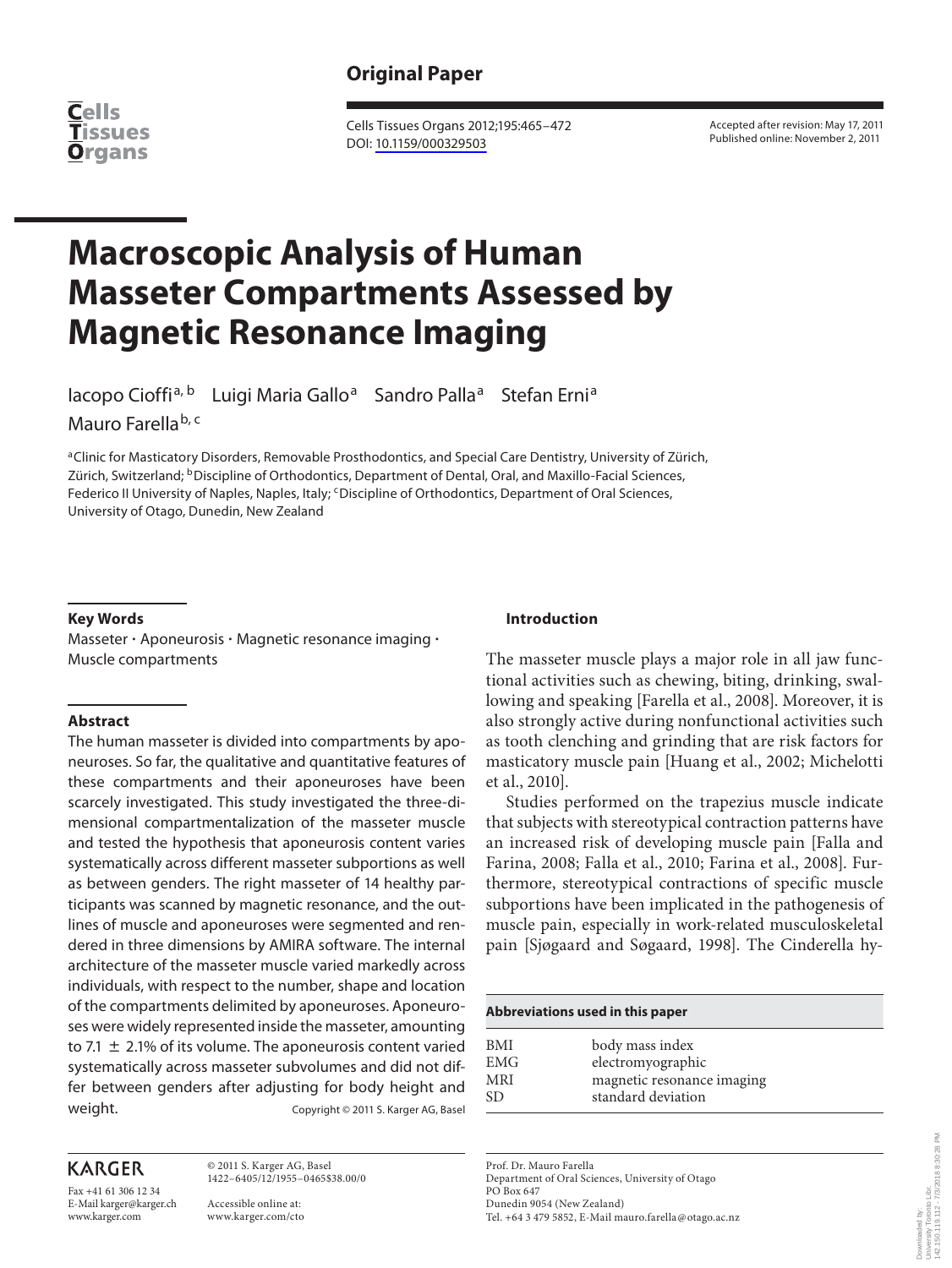pothesis, for instance, postulates that some motor units containing type I fibers (Cinderella motor units) are continuously activated in a stereotypic fashion during prolonged low-level motor tasks, and may therefore become overloaded and damaged, leading to focal inflammation and, eventually, to nociceptor sensitization and muscle pain [Hägg et al., 1991].

 The human masseter is subdivided into different compartments; it has motor unit territories confined within the muscle's internal aponeuroses [Tonndorf et al., 1994] and is functionally heterogeneous [Blanksma et al., 1992; McMillan and Hannam, 1992; McMillan, 1993; Blanksma and Van Eijden, 1995; Schindler et al., 2005]. This means that during jaw functioning, muscle subportions can be differentially activated, i.e. some parts of the masseter muscle are more active than others [Palla and Farella, 2010]. Also, during a low-level prolonged contraction the area with the highest EMG amplitude, that corresponds to the area with the highest contraction level, may or may not gradually move in a sagittal direction throughout the contraction task [unpublished observations], showing that in some individuals the contraction pattern is less constant (i.e. less stereotypical) than in others. Lastly, the physiological properties of the masseter muscle are consistent with anatomical and morphological findings such as the focal distribution of the territories of motor units in this muscle [Van Eijden and Turkawski, 2001], the great variability in fiber type composition across various muscle portions [Eriksson and Thornell, 1983], the regional differences in blood perfusion and nerve supply [Niioka et al., 2009], and muscle compartmentalization [Widmer et al., 2007]. Therefore, in order to further investigate the role of stereotypical contractions in the pathophysiology of masticatory muscle pain, it is important to increase our knowledge of the internal architecture of the jaw muscles.

 Previous anatomical studies [Schumacher, 1961; Mc-Millan and Hannam, 1992; Gaudy et al., 2000] indicated that the human masseter muscle shows a typical pennate architecture, which includes thick and robust aponeurotic layers delimiting discrete subvolumes (i.e. muscle compartments). This internal organization represents an anatomical counterpart of functional heterogeneity and may help explaining the large forces produced by the masseter muscle in various directions of space [Koolstra and Van Eijden, 1992]. To date, internal aponeuroses of the masseter muscles have been scarcely investigated and little information is available regarding their size, location, gender-related differences and specific three-dimensional arrangements.

 Advances in magnetic resonance imaging (MRI) have increased our potential to investigate the musculoskeletal system in detail [Augat and Eckstein, 2008], including the masticatory muscles [Gaudy et al., 2000; Ng et al., 2006, 2008]. The aponeuroses of the masseter muscle, for instance, can be rendered in three dimensions and assessed by software thus opening the possibility to study the compartmentalization of this muscle.

 Hence the aims of this study were to describe the internal architecture of the masseter muscle in healthy young volunteers using in vivo MRI in order to investigate the three-dimensional arrangement of muscle compartments and their aponeuroses, and to determine whether muscle and aponeurosis volumes differ between genders. The specific research questions to be addressed were: are the masseter muscle compartments arranged according to a consistent three-dimensional pattern? Is there any difference in aponeurosis content between genders? These questions are relevant in order to investigate whether selected parts of the masseter muscle are stereotypically contracted in some individuals putting them at higher risk of developing masticatory muscle pain.

## **Materials and Methods**

 A convenience sample of 14 healthy participants (7 males, mean age  $\pm$  SD = 26.3  $\pm$  2.6 years; 7 females = 25.8  $\pm$  2.5 years; total sample:  $26.0 \pm 2.5$  years) was recruited among students and staff members of the Clinic for Masticatory Disorders, Removable Prosthodontics, and Special Care Dentistry, University of Zürich, according to the following inclusion criteria: adult age  $(>18$  years) and willingness to participate in the experiment. The following conditions were considered as exclusion criteria: self-report of temporomandibular joint or muscle pain; painful or limited jaw movements (i.e. active maximum mouth opening  $\leq 40$  mm (including overbite), protrusion and laterotrusion  $\leq 7$  mm; difference between active and passive opening  $\leq$  2 mm); tenderness to digital palpation of the masseter and temporal muscles as well as of the temporomandibular joint area; crepitation and clicking sounds of the temporomandibular joints; dental prostheses; absence of more than 2 teeth (with the exception of third molars); neurological disorders; overjet  $\leq 0$  or  $>7$  mm, and unilateral or bilateral cross-bite.

 All participants were carefully informed about the procedures and underwent a clinical examination to exclude the presence of signs of temporomandibular and muscle disorders, i.e. of a myoarthropathy of the masticatory system. The examination was performed according to the standard protocol described in the Research Diagnostic Criteria for Temporomandibular Disorders [Dworkin and Le Resche, 1992]. Differently to this standard protocol, only the masseter and temporalis muscle were palpated. In addition, the examination also included the measurement of overjet and overbite as well as the assessment of cross-bite.

 Body weight, body height and body mass index (BMI) of each participant were assessed using conventional methods.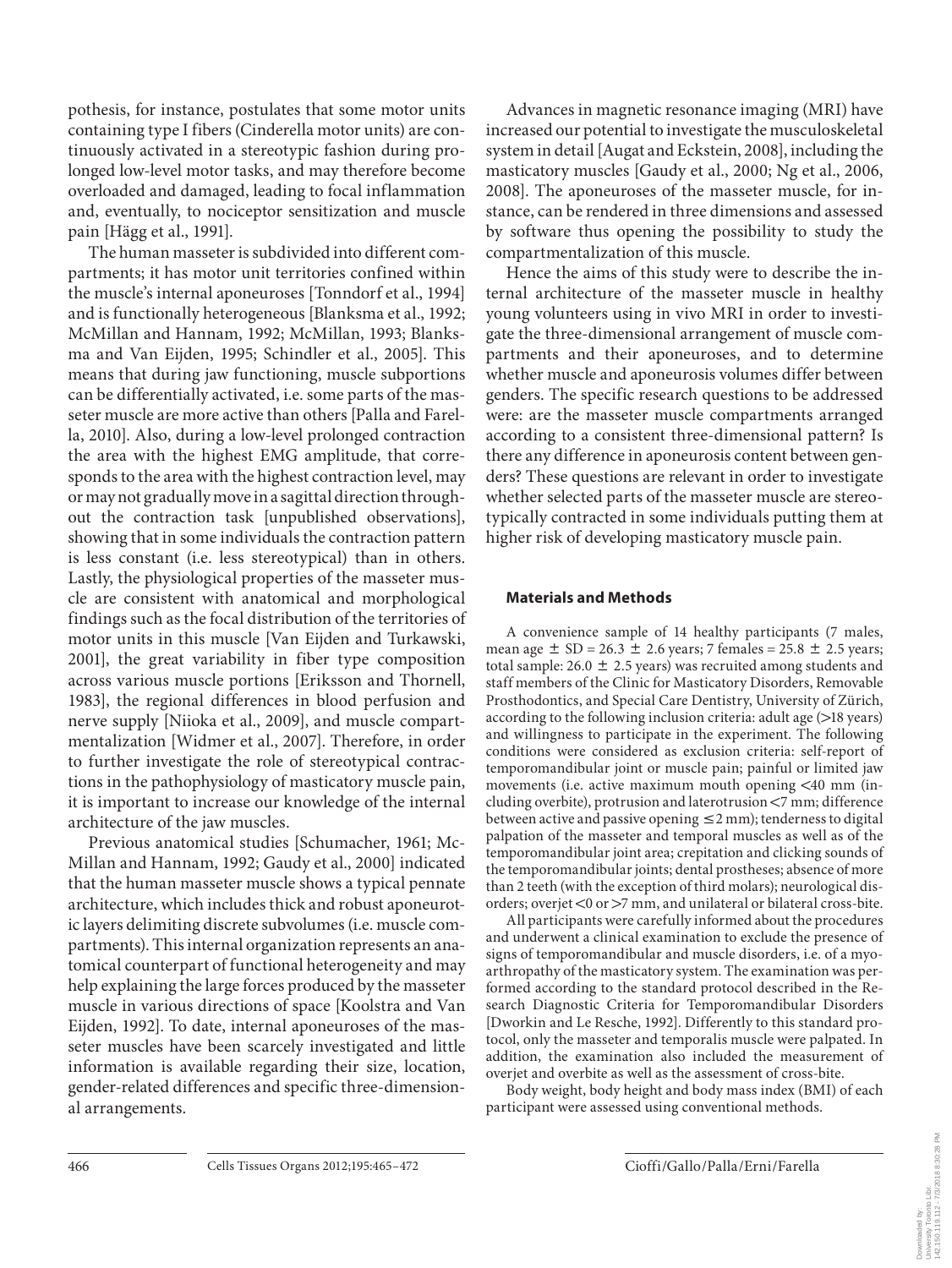

**Fig. 1.** Schematic representation of the method used for segmentation and three-dimensional rendering of masseter aponeuroses. **a** Cross-sectional scan of one human masseter. **b** Segmentation of muscle boundaries and aponeuroses on consecutive scans. **c** Three-dimensional rendering by software. Note: masseter aponeuroses are identifiable as low-intensity signals inside the muscle belly.

#### *Magnetic Resonance Imaging*

 In order to insure that the subject kept his/her jaw firm and in a standard position throughout the magnetic resonance scans, a custom-made check-bite was constructed by applying a layer of vinyl polysiloxane (Blu-Mousse, Parkell Inc., N.Y., USA) from the right lower canine to the right lower first molar, and by asking the subject to close his/her mouth in the intercuspal position.

 MRI scans of the masseter muscles were taken 3–5 days after the clinical examination with the subject positioned in the supine position, so that the Frankfurt plane was perpendicular to the scan table. A 10-cm diameter coil, originally developed for temporomandibular joint recordings, was placed over the right masseter. The coil was centred on the mandibular ramus in slight contact with facial skin, thus increasing head stability. During the recordings, subjects were instructed to hold the check-bite in place while keeping teeth in contact with minimum contraction effort.

 Coronal scans of the right masseter muscle were obtained by means of a 1.5-tesla scanner (Gyroscan Intera, Philips Medical Systems, Best, The Netherlands) using T1-weighted sequences within a 130  $\times$  130 mm field of view and a two-dimensional gradient echo-type sequence. Slice thickness was set at 2 mm, and pixel spacing at 0.51 mm. The interslice gap was 2 mm. Repetition and echo times were 500 and 7.8 ms, respectively. Voxel size was  $0.51 \times 1.99$  $\times$  0.51 mm, the acquisition matrix was 256  $\times$  230 pixels. The complete scan sequence obtained for each masseter included 28 coronal slices that were stored as Digital Imaging and Communications in Medicine files for postprocessing. The protocol was approved by the Local Ethics Committee (reference No. StV 08/02) and written informed consent was obtained from all participants.

#### *Image Analysis*

 Individual scans of the right masseter muscle were imported and analyzed by AMIRA (5.2 Visage Imaging software, Berlin, Germany). Two-millimeer-thick slices are thin enough to reconstruct the inner architecture of the masseter muscle. However, in order to obtain smooth three-dimensionally rendered volumes, the original voxel size was reduced to 0.169  $\times$  0.169  $\times$  0.67 mm by image interpolation. Thereafter, the images of each masseter were displayed as a series of 84 contiguous coronal images at an interval of 0.67 mm.

 The outlines of the masseter muscle, muscle aponeuroses, zygomatic arch and mandibular corpus were initially identified by software using an automatic built-in segmentation tool and then fine-tuned by manual contour tracing by a trained examiner (I.C.). The aponeuroses of the masseter muscle could be clearly depicted as low-intensity signals inside muscle tissues (fig. 1). The accuracy of segmentation was verified across all the coronal, sagittal and axial slices. When the outlines of an aponeurosis were not distinct, these were double-checked by a second examiner (M.F.) and discussed until a consensus was reached. The volumes of the segmented muscles and aponeurosis tissue were calculated via a software algorithm and expressed graphically (fig. 2).

After segmentation, a set of points and reference planes (fig. 2a) was constructed in order to reorient the graphic data set and to subdivide each masseter into eight subvolumes (regions of interest). Two points were first selected: the zygomatic point, as the most inferior point midway along the zygomatic arch, and the gonion point as the point where the lower border of the mandible curves upward (fig. 2a). The original coronal MR slices were reori-

Jniversity Toronto Libr.<br>142.150.119.112 - 7/3/2018 8:30:28 PM 142.150.119.112 - 7/3/2018 8:30:28 PMUniversity Toronto Libr. Downloaded by: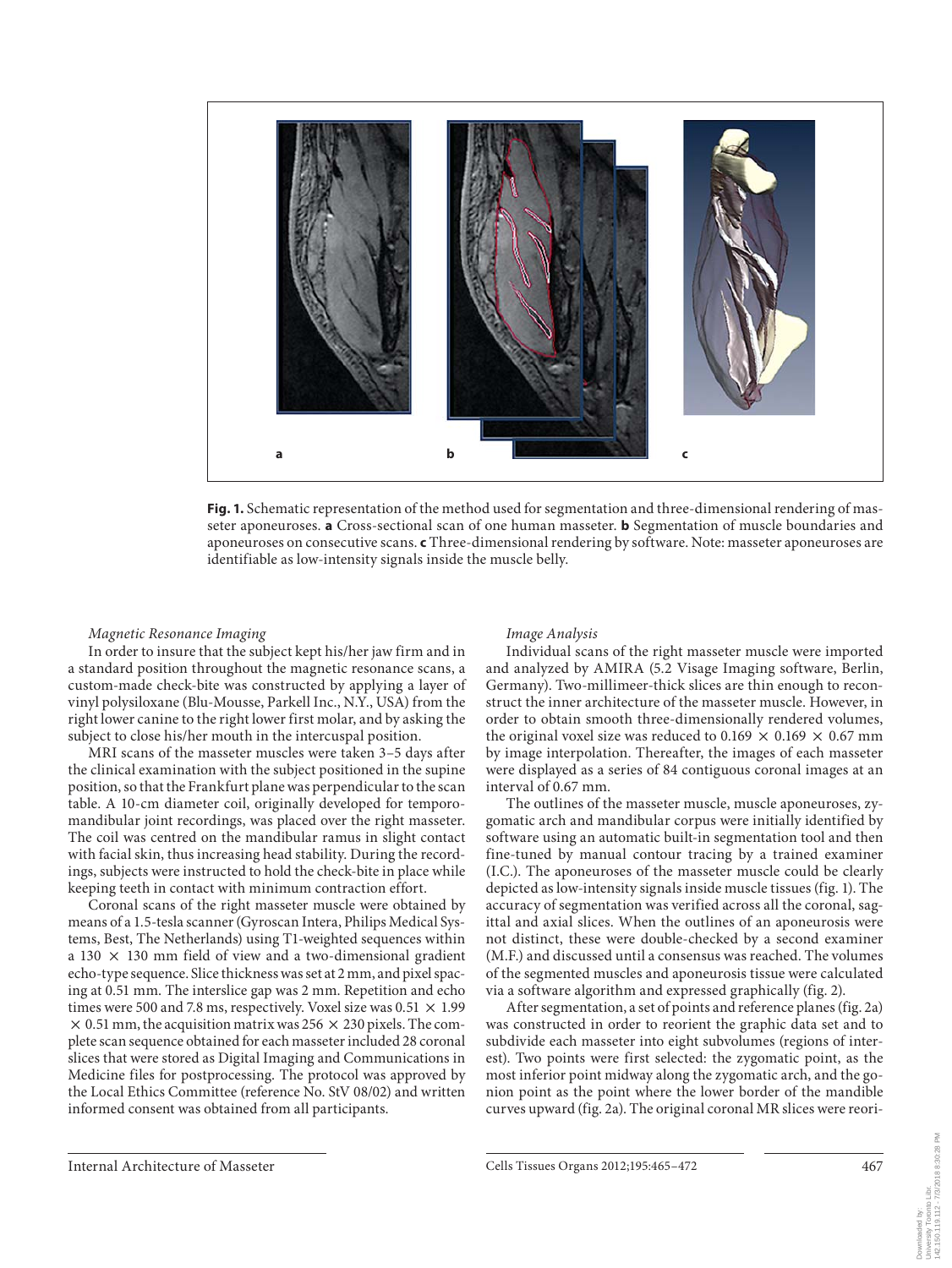| d<br>Go     | Zyg<br>a<br>b | superficia<br>deep                                    | Zyg<br>h<br>e<br>g<br>Go                                                  |
|-------------|---------------|-------------------------------------------------------|---------------------------------------------------------------------------|
| Subportion  |               | Aponeurosis relative<br>content<br>(mean $\pm$ SD), % | Significant pairwise<br>comparisons between<br>subportions ( $p < 0.05$ ) |
| Superficial | a             | $9.5 \pm 5.4$                                         | b, c, d                                                                   |
| masseter    | b             | $2.5 \pm 1.9$                                         | a, e, f, g, h                                                             |
|             | C             | $3.4 \pm 2.7$                                         | a, f, g, h                                                                |
|             | d             | $3.5 \pm 3.0$                                         | a, e, f, g, h                                                             |
| Deep        | e             | $12.2 \pm 3.2$                                        | b, c, d, f                                                                |
| masseter    | f             | $8.0 \pm 2.3$                                         | b, c, d, e                                                                |
|             | g             | $9.1 \pm 3.5$                                         | b, c, d, e                                                                |
|             | $\mathsf{h}$  | $9.6 \pm 3.6$                                         | b, c, d, e                                                                |

**Fig. 2.** Identification of the regions of interest. **a** Two points were firstly selected: the zygomatic point (Zyg), as the most inferior point midway along the zygomatic arch; and the gonion (Go) point as the point where the lower border of the mandible curves upward. The original coronal MRI slices were reoriented according to the zygomatic and gonion points. The reoriented coronal MRI slice passing through the zygomatic and gonion points was considered as the coronal reference plane. The cross-sectional plane perpendicular to the coronal reference plane and passing through the midpoint of the distance gonion point – zygomatic point was considered as the axial reference plane. The sagittal

plane, perpendicular to the other reference planes, and passing through zygomatic and gonion points, was considered as the sagittal reference plane. Eight masseter muscle subvolumes were then identified. **b** The table shows the mean values and standard deviations of the aponeurosis relative content in each masseter subvolume. Aponeurosis relative content was calculated by dividing the aponeuroses volume by muscle volume times 100. Post hoc multiple comparisons were corrected by the Bonferroni method. Note the relatively high aponeurosis content of the anterior-cranial subvolume, and deep masseter subvolumes.

ented according to the zygomatic and gonion points, providing the coronal reference plane. The cross-sectional plane perpendicular to the coronal reference plane and passing through the midpoint of the distance gonion point – zygomatic point was the axial reference plane. The sagittal reference plane was chosen perpendicular to the other reference planes, and passing through the zygomatic and gonion points. Eight muscle subvolumes were then identified.

 The volume of masseter aponeuroses for each masseter subvolume was assessed via software. In order to estimate the method error, muscle and aponeurosis volumes were assessed twice in a subset of 6 participants, with at least 1 week interval between measurements.

#### *Statistics*

 Preliminary analyses consisted of descriptive statistics, normality tests and tests for homogeneity of variances. Independent Student's t tests were used to test gender differences in body height, weight and BMI.

 The quantitative outcome measurements obtained from each masseter were muscle volume, aponeurosis volume and aponeurosis relative content (i.e. aponeurosis volume divided by muscle volume times 100). The outcome measures were analyzed by means of repeated-measures analysis of variance, using muscle subvolume (eight levels) as within-subject factor, and gender as between-subject factor. Age, body height and body weight were

 $\mathbf{b}$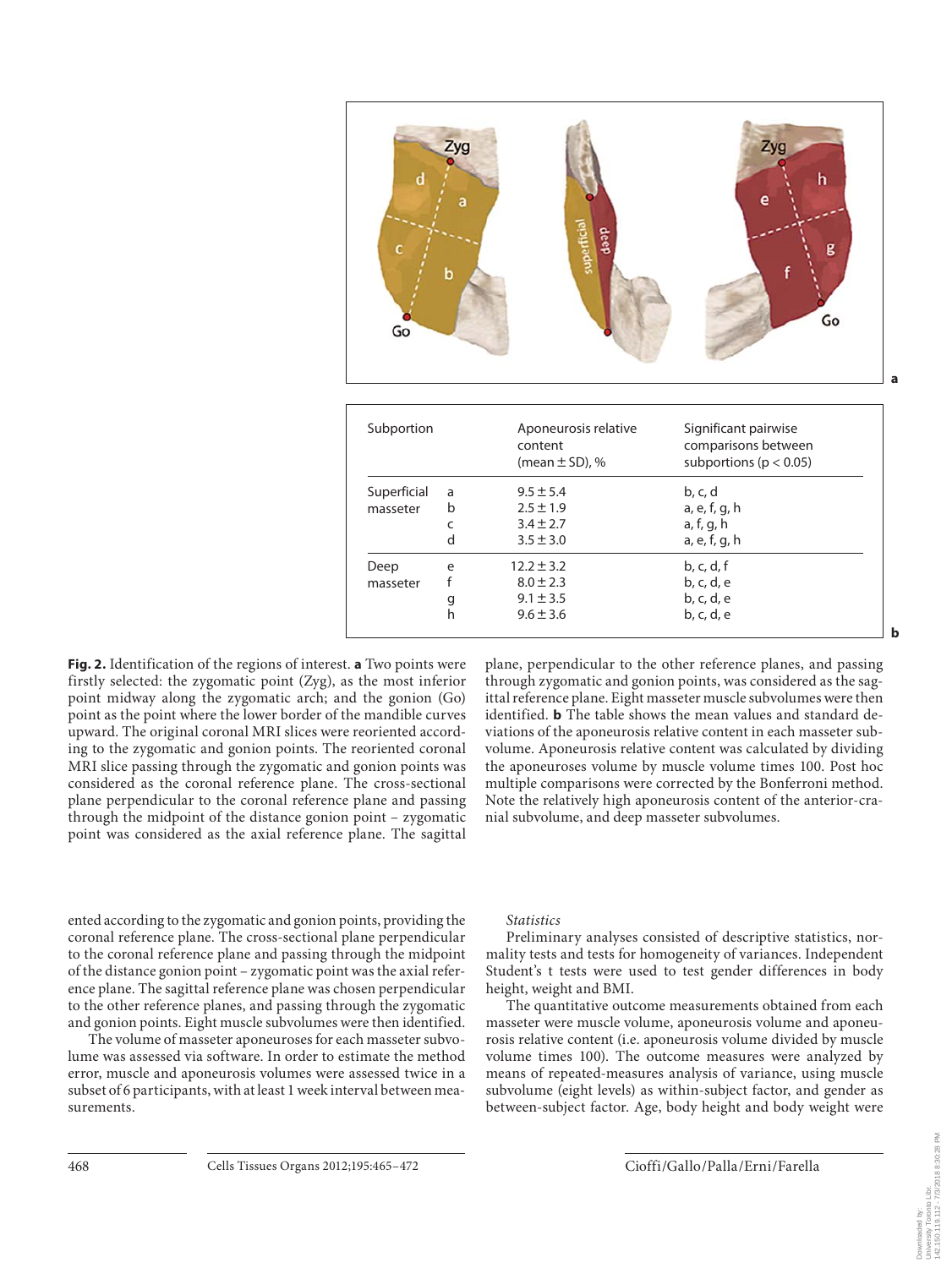

Fig. 3. Four examples of MRI coronal scans with their corresponding three-dimensional rendering of the masseter muscles illustrating the internal architecture of their aponeuroses. Each masseter muscle is shown from a posterior view. Note the marked interindividual variability. The complete set of high-resolution images is given in online supplementary figures 1–14.

entered into the model as continuous covariates. Correlations between masseter volume, aponeurosis volume, body weight and body height were computed by Pearson coefficients. All the analyses were performed using commercial software (SPSS 15.0, Chicago, Ill., USA). Type I error was set at  $p \leq 0.05$  (two-tailed).

## **Results**

The mean  $\pm$  SD body height of the male and female subjects was 177.5  $\pm$  6.1 cm and 166.2  $\pm$  4.9 cm, respectively. The mean  $\pm$  SD body weight was 76.3  $\pm$  9.3 kg in males and 59.6  $\pm$  5.4 kg in females. BMI was 24.2  $\pm$  2.6

The mean  $\pm$  SD volume of masseter muscle was 28.8  $\pm$  7.7 cm<sup>3</sup> and was significantly influenced by gender  $(F = 22.6; p < 0.001)$ , being lower in females (22.0  $\pm$  5.9 cm<sup>3</sup>) than in males (33.4  $\pm$  3.0 cm<sup>3</sup>). This difference, however, was not statistically significant (F = 4.5;  $p =$ 0.06) after adjusting for body height and body weight.

 Individual high-resolution three-dimensional images of the masseter muscles are given as online supplementary figures 1–14 (www.karger.com/doi/10.1159/000329503). Thick aponeuroses were present in all the investigated

Downloaded by: University Toronto Libr. 142.150.119.112 - 7/3/2018 8:30:28 PM

in males and 21.6  $\pm$  2.4 in females. Males and females differed significantly for body height ( $p = 0.002$ ), body weight ( $p = 0.001$ ) but not for BMIs ( $p = 0.074$ ).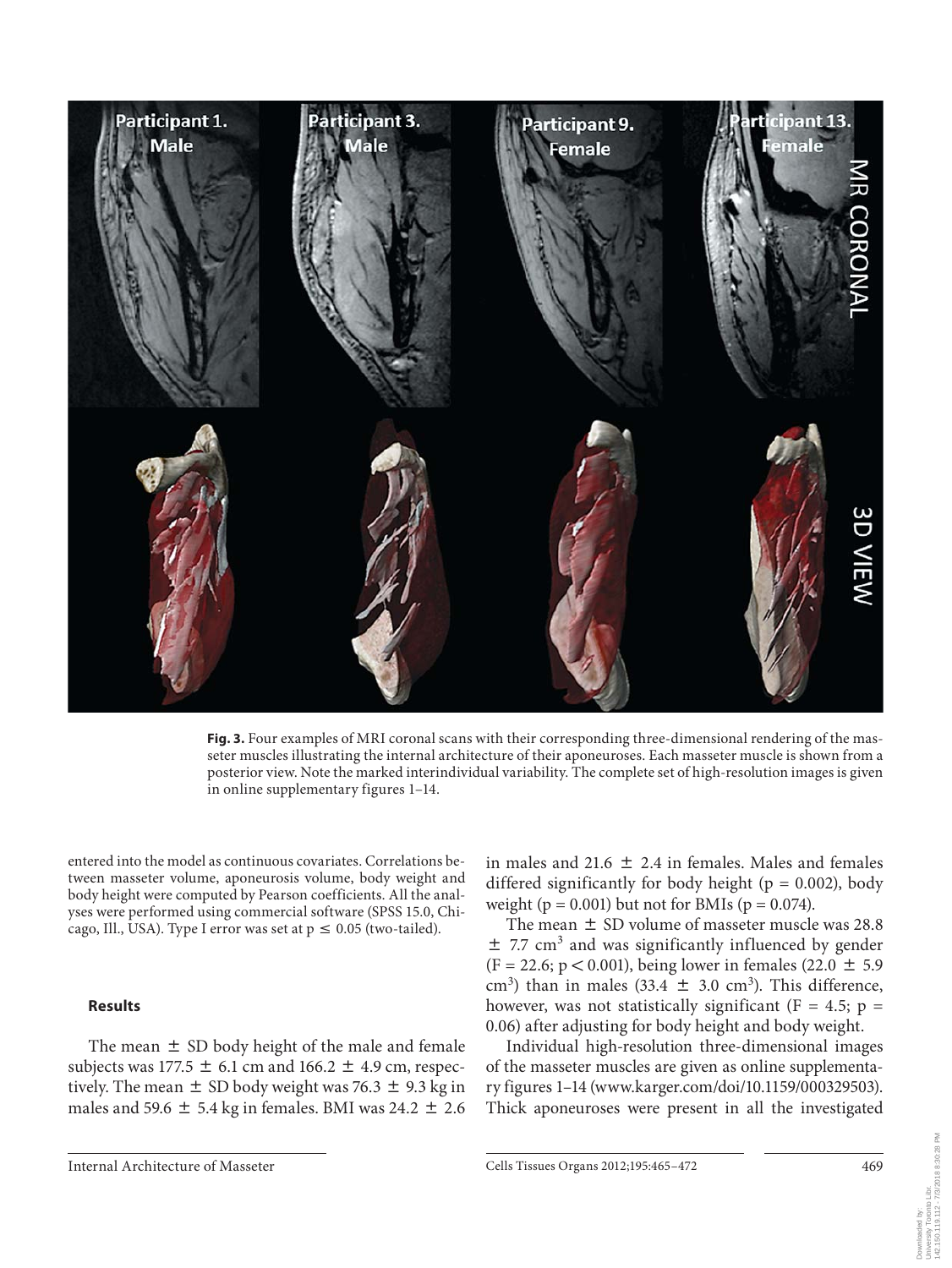muscles. They generally assumed a fan-shape distribution originating from the zygomatic arch and delimited a number of different muscle compartments (fig. 3). The threedimensional arrangement of these compartments was rather complex and could not be univocally described, as each subject differed with respect to their number, size and locations (for descriptive details, see online suppl. fig. 1–14).

The mean  $\pm$  SD volume of masseter aponeuroses was  $2.0 \pm 0.8$  cm<sup>3</sup>, and was significantly influenced by gender  $(F = 7.4; p = 0.018)$  amounting to 1.5  $\pm$  0.6 cm<sup>3</sup> in females, and to  $2.5 \pm 0.7$  cm<sup>3</sup> in males. However, the difference was not statistically significant after adjusting the model for the effect of body height and body weight ( $F = 3.0$ ;  $p = 0.08$ ).

The mean  $\pm$  SD relative content of masseter aponeurosis was 7.1  $\pm$  2.1%, but it varied significantly across the different masseter subvolumes ( $F = 21.9$ ;  $p < 0.001$ ), with the highest content in the most anterior and cranial subvolumes. There were more aponeuroses in the deep than in the superficial masseter muscle subvolumes (fig. 3b).

 Masseter volume was significantly correlated with aponeurosis volume ( $r = 0.75$ ;  $p = 0.002$ ), body height ( $r = 0.56$ ;  $p = 0.03$ ) and body weight ( $r = 0.75$ ;  $p = 0.002$ ). Aponeurosis volume was significantly correlated with body height  $(r = 0.56; p = 0.04)$  and body weight  $(r = 0.66; p = 0.01)$ .

 The method error for duplicate measurement of muscle and aponeurosis volume was generally small as it ranged from 0.45 to  $1.5 \text{ cm}^3$  (1.5–5.3%) for masseter volume and from 0.06 to 0.14  $\text{cm}^3$  (3.0–6.8%) for aponeurosis volume.

# **Discussion**

 Although the human masseter is generally described as a compartmentalized muscle [Eriksson and Thornell, 1983; Van Eijden and Turkawski, 2001; Widmer et al., 2007], only few studies have investigated its internal architecture [Schumacher, 1961; Lam et al., 1991; Minowa et al., 1998; Gaudy et al., 2000]. This study showed that the masseter muscle was not divided into specific muscle compartments by the aponeuroses in a consistent fashion as reported by previous studies of which three distinguished anatomical layers (superficial, intermediate and deep) delimiting 3–5 clear-cut muscle compartments [Schumacher, 1961; Gaudy et al., 2000]. Indeed each investigated subject showed a peculiar and complex three-dimensional masseter compartmentalization. This marked interindividual anatomical variability may represent the neuroanatomical substrate for the widely reported functional heterogeneity of the masseter and for the previous observations that a specific jaw motor task can be performed using a multitude of neuromuscular control strategies [Blanksma et al., 1992; Blanksma and Van Eijden, 1995; Farella et al., 2009]. Heterogeneous contractions of the masseter muscles during functional and nonfunctional jaw tasks as well as during prolonged low-level contractions have recently been found by using high-density EMG recordings [Palla and Farella, 2010]. This method relies on multielectrode grids, which are used to describe the two-dimensional spatial distribution of muscle activity (i.e. activity map) and has been used in a variety of muscles [Drost et al., 2006], including the masticatory muscles [Schumann et al., 1994].

 The aponeurosis content varied systematically across different muscle subvolumes, being denser in the anterior-cranial portions close to the zygomatic arch and in the deep masseter subvolumes. In agreement with other findings [Gaudy et al., 2010], muscle aponeuroses exhibit a fan shape arrangement in both antero-posterior and mediolateral directions. Understanding the internal arrangement of masseter muscle aponeuroses may be very useful for the development of a three-dimensional navigation system, which allows the stereotactic implantation of EMG electrodes within specific compartments of the masseter muscle [McMillan and Hannam, 1989; Tonndorf et al., 1994]. A real-time MRI-based navigation system for the masseter muscle is currently being developed at the University of Zürich.

 The mean values of masseter volume resulting from our study is consistent with previous findings [Dheyriat et al., 1997; Benington et al., 1999; Boom et al., 2008], and similarly to these studies, masseter volume was larger in male than in female participants. Differences in muscle volume can probably be ascribed to gender-related hormonal factors [Bardin and Catterall, 1981]. Also the volume of masseter aponeuroses differed significantly between male and female participants. To the best of our knowledge, this finding has not been previously reported and may have some clinical implications. Indeed, aponeuroses contribute to the storage of elastic energy and play an important role in protecting muscle fibers from contraction-induced or high-strain injuries [Griffiths, 1991]. Thus, the reduced amount and volume of masseter aponeuroses in females might represent a risk factor for postexercise masticatory muscle pain [Plesh et al., 1998].

 It can be argued that males and females were not matched for body weight and height. However, in order to control for those factors, the regression model was adjusted for body height and weight. With this adjustment,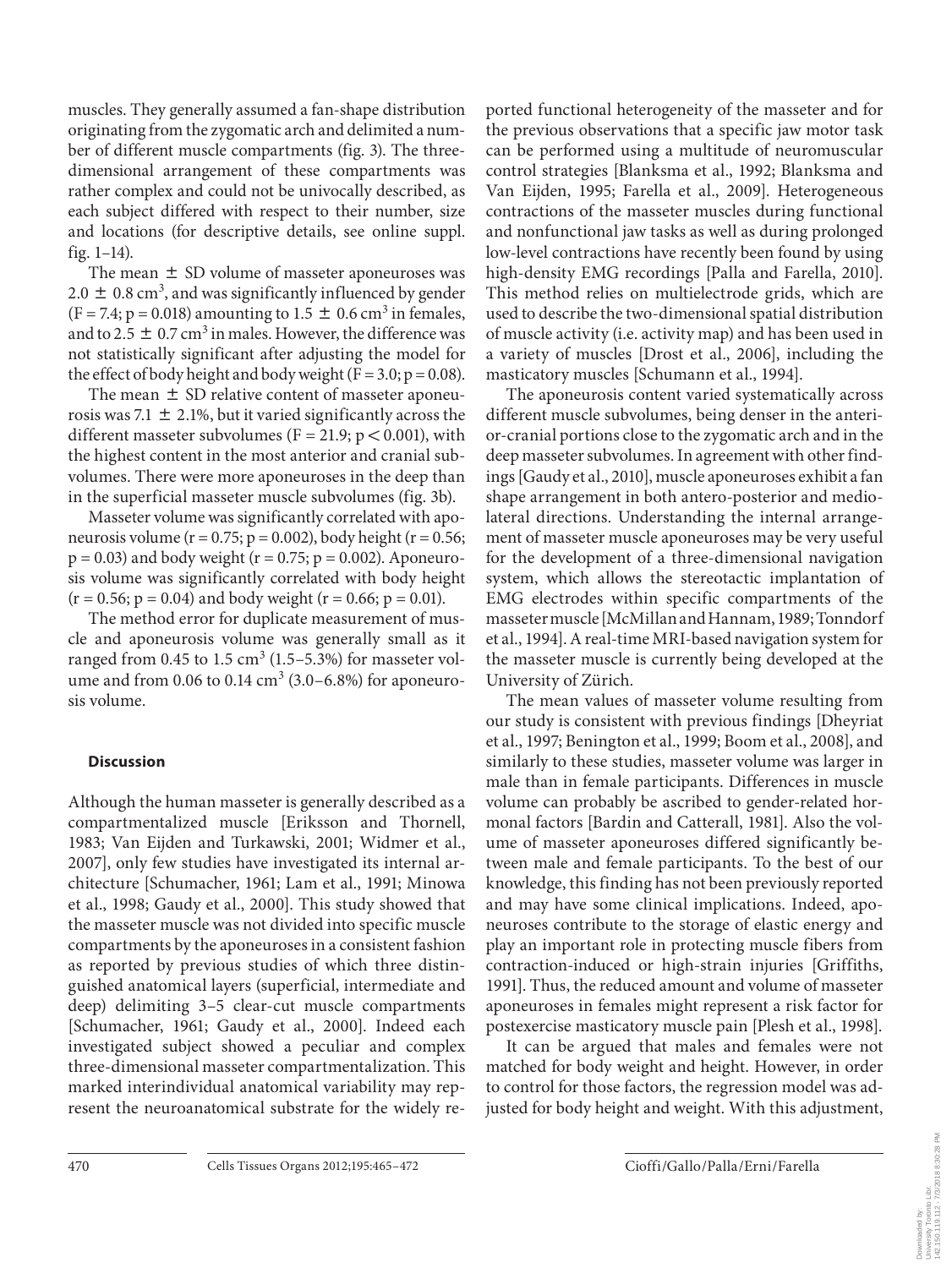the gender differences in both muscle and aponeurosis volumes disappeared although a tendency (0.05  $\leq$  p  $\leq$ 0.1) towards statistical significance was still present. Further studies with greater sample size may help clarify this relationship.

 This study has a number of limitations. First, our MRI findings were not validated using histology as reference standard. However, Minowa et al. [1998], who showed in cadavers that MRI is a valid tool to study the inner masseter architecture qualitatively and quantitatively had already tested the feasibility of MRI segmentation to evaluate the aponeurosis content in the human masseter. These authors compared the distribution and thickness of aponeuroses as determined by means of MRI with those obtained from histological sections.

 It might be argued that other noninvasive imaging techniques, such as three-dimensional ultrasonography and high-resolution computed tomography, could be used to describe the internal compartmentalization and the aponeuroses of the masseter muscle with a quality similar to or even superior to MRI [Kubo et al., 2006]. Nevertheless, ultrasonography is very sensitive to operator- and technique-related factors [Bertram et al., 2003] and the quality of the images can be influenced by the pressure exerted when holding the probe [Serra et al., 2008]. This pressure may easily interfere with the shape of muscle aponeuroses, which are soft and can be easily deformed. Computed tomography may represent a viable alternative; however, it is associated with a biological risk due to radiation, and is, therefore, not suitable to investigate the internal masseter architecture in healthy subjects.

 The quality of MR images was satisfactory in all subjects and although time-consuming, it allowed easy identification of muscle boundaries and aponeuroses. The segmentation was primarily performed using coronal MR slices. However, the other ones (axial and sagittal), obtained by reformatting the coronal ones, were used if necessary to better identify the boundaries of muscle and aponeuroses. A significant limitation of our approach is that, due to resolution constraints, it was difficult to accurately detect the thinnest aponeuroses (e.g. below 0.5 mm), which could even have been missed from segmentation. This means that the volume of masseter aponeuroses resulting from this study may have been somewhat underestimated. Three-dimensional rendering of anatomical structures by MRI, however, has the undisputed advantage of being noninvasive and sufficiently accurate [Goebel et al., 2010].

 The aim of this study was to get an insight in the threedimensional anatomy of the masseter muscle compartments and not to provide data for biomechanical analyses. This was done in order to possibly obtain a template of the internal architecture of the masseter which could be used in EMG studies on the activation patterns of this muscle during different tasks or prolonged contractions. Therefore, the volume rather than the cross-section of the masseter muscle and aponeurotic tissue was analyzed. Of course, from a biomechanical point of view, the most characteristic structural parameter for any tissue under longitudinal stress is its cross-section rather than its volume. In order to address some biomechanically relevant anatomical issues, further MRI analyses are needed. For instance, it may be interesting to investigate whether this technique may help depicting the orientation of the collagen fibers in relationship to the muscle fibers; this is an important issue because the effect of muscle fibers on aponeurosis strain depends upon the fiber pennation angle [Chi et al., 2010].

 Other limitations of the current study were the choice of a convenience sample, which included healthy students or staff member of the University of Zürich, and of the right masseter for analysis. Hence, the study participants may be not representative of the general population, and the possible occurrence of a selection bias cannot be excluded. One-side analysis prevents inferring on possible side differences in the masseter architecture. This is a significant limitation of the study, especially considering that patients with myogenous craniomandibular disorders usually have unilateral pain, and that when pain is bilateral, it is more severe on one side. The choice to analyze only one side was dictated by the study feasibility as the complete segmentation of each masseter muscle took several days.

 In conclusion, our findings confirmed that the masseter is a compartmentalized muscle, but it also indicated that its internal architecture varies markedly across individuals. The aponeuroses were largely represented within the masseter, and their content varied systematically across different masseter subportions. Gender-related differences were found for both muscle and aponeurosis volumes, but they disappeared after adjusting for body weight and height.

# **Acknowledgements**

 This study was supported by a grant from the Swiss National Science Foundation (SNF-320000-120592). A special thanks to all the volunteers who participated in this study. This work was carried out at the Clinic for Masticatory Disorders, Removable Prosthodontics and Special Care Dentistry, University of Zürich, Switzerland.

Downloaded by:<br>University Toronto Libr.<br>142.150.119.112 - 7/3/2018 8:30:28 PM 142.150.119.112 - 7/3/2018 8:30:28 PMUniversity Toronto Libr. Downloaded by: